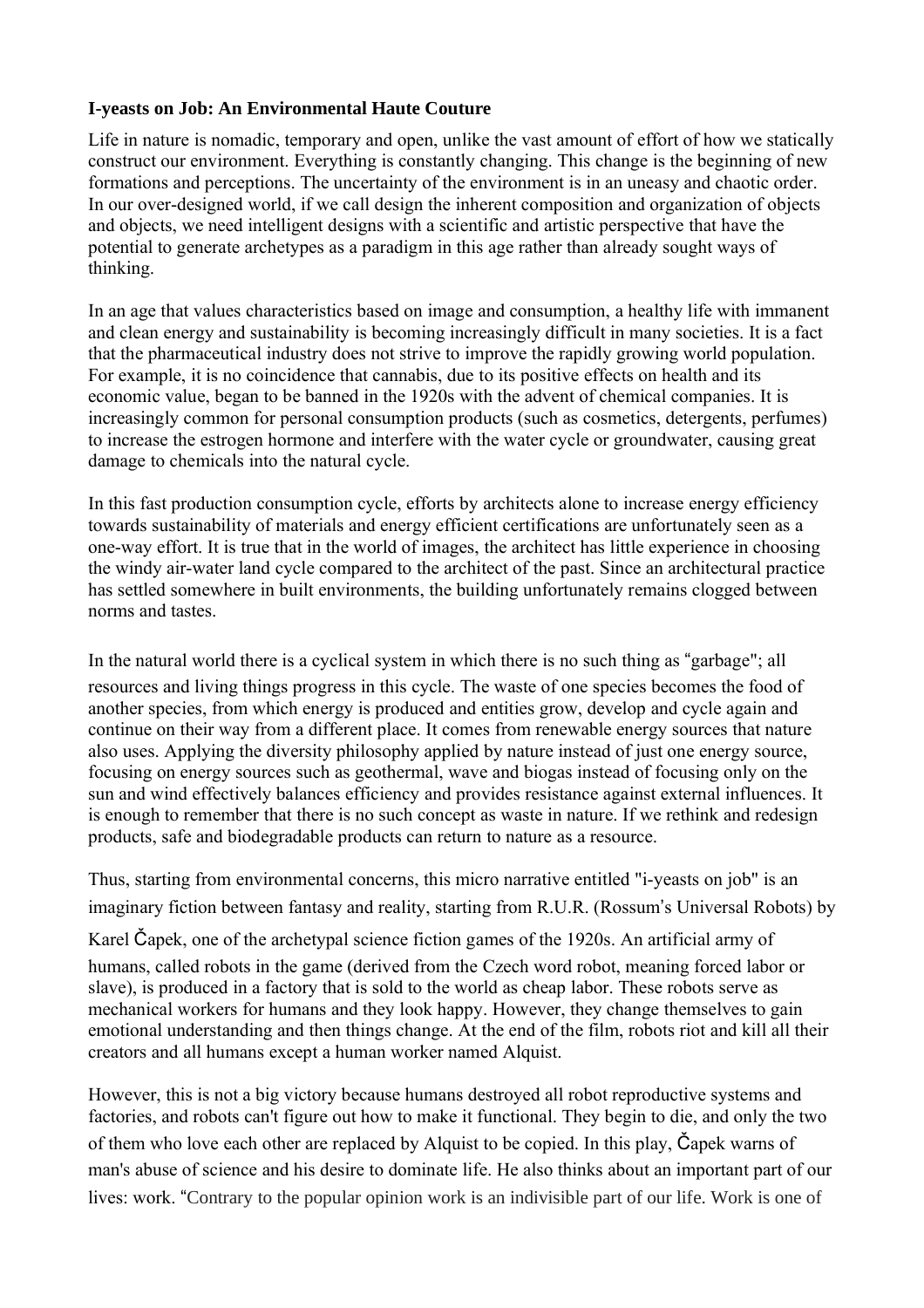our essential needs. Without work we would degenerate because we wouldn't need to be interested in anything" (Zunt, 2014).

This scandalous riot of the robot story can be updated to our genetically modified architecture not to be criticized but to take the game to a different level. Thus "i-yeasts on job" as graphic work counteracts the effects of post-R.U.R syndrome, heightened by the human-made world stereotype against technology, and is a traditional and romantic robot and human interaction for a greener world.

## **An environmental haute couture**

Yeasts have been used for human benefit for many years; like making bread, in brewery, and generating electricity in cells. In addition to their advantages, they can have generally harmless uses for environmental issues. Artificial i-yeasts can be created as smart agents for the regeneration of working materials in distinguishable time, such as natural damaged areas and prosthetic colonies. Second, they can be used as urban agents in producing architectural simulations and art installations.

As a self-organizing strategy system, i-yeasts consist of two components: a smart container and an artificial yeast based on nanotechnology. The container is made of rigid e-textile material woven with smart polymer stripes for multiple sensing contexts, similar to the technology used in smart textiles and wearable technologies. It acts as a repository for i-yeasts to reproduce, provides energy to the system and is a means of communication between i-yeasts and humans. And i-yeasts can multiply and form agent colonies depending on the content of the problem identified by the system.

Artificial intelligent yeasts are self-thinking employees of the system and are stored in containers. It is a combination of natural and artificial genes and biosensors that are similar to the genetics of natural yeasts and based on the logic of self-regulating systems. It is a combination of natural and artificial genes and biosensors based on the logic of self-organizing systems, which are similar to the genetics of natural yeasts. They have the ability to reproduce and create agent colonies. Containers and i-yeasts detect environmental changes through biosensors and suggest formulas to solve the problem. There are already systems that control and map burnt forest areas or sites with this potential and receive frequent spectral, temporal and structural changes. However, this system creates a topographic map of the site for the decision level for regeneration or repair, and together with statistical data, the colony takes photographs of the area, sends via satellite to the yeast pot and the human-controlled center.

i-yeast colonies working with the operational algorithm have spread over the coordinated area. The colony spread limit depends on the scale and degree of destruction. Colonies imitating nature's patterns produce a connective tissue for the natural matrix in the region and begin to repair the area with a similar texture. Mapping in burnt soil creates an artificial texture similar to skin repair devices as in tissue engineering. Under uncertain conditions, yeasts decide and recommend the type of repair on the surface.

The system has been optimized by combining genetic algorithms (GA) and simulated annealing (SA) methods for optimization of problems. These methods are used in the case of high dimensional fields, such as arbitrary functions and extreme conditions of interrelated data. Because the data in the environment is on a global scale, but collected on site, the system measures the limits within the specified and requested repair. The system collects environmental data and provides alternative solutions to repair the space within the human centered control center. This chimeral narrative can be proposed for experimental form finding and art installations in the urban area. The type of restoration, whether its content is environmental or artistic installation, and what items are to be produced in context autonomously haute-couture.

Both the utopian and anti-utopian evolution of the I-yeast army, coupled with artificial intelligence, is the edge of a system that continues to evolve and can lead to an irreversible robot invasion of the